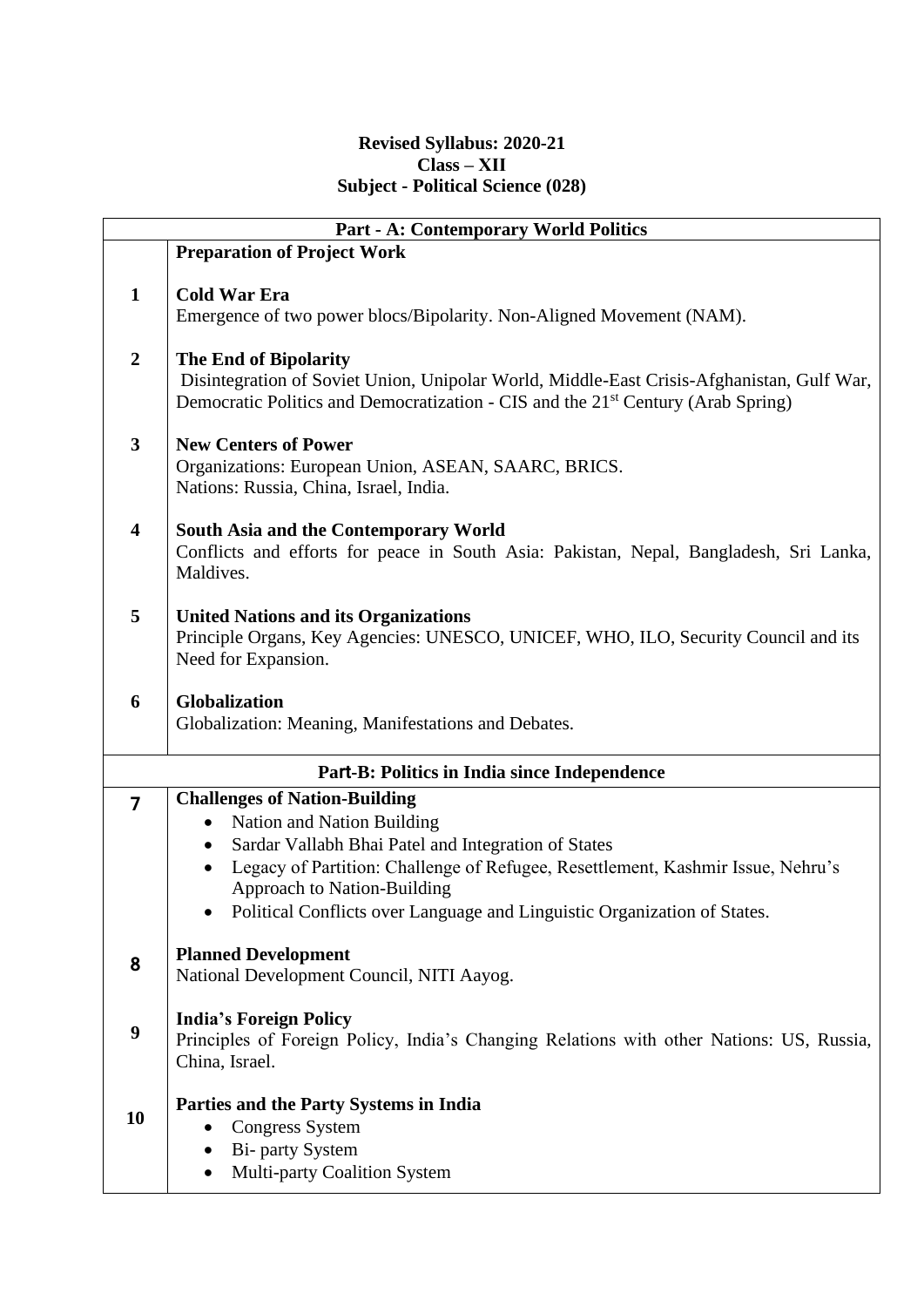| 11 | <b>Democratic Resurgence</b>                                                                                                                                                                                                                                                                                                 |
|----|------------------------------------------------------------------------------------------------------------------------------------------------------------------------------------------------------------------------------------------------------------------------------------------------------------------------------|
|    | Jai Prakash Narayan and Total Revolution<br>$\bullet$                                                                                                                                                                                                                                                                        |
|    | Ram Manohar Lohiya and Socialism<br>$\bullet$                                                                                                                                                                                                                                                                                |
|    | Pandit Deendayal Upadhyaya and Integral Humanism<br>$\bullet$                                                                                                                                                                                                                                                                |
|    | <b>National Emergency</b><br>٠                                                                                                                                                                                                                                                                                               |
|    | Democratic Upsurges: Participation of the Adults, Backwards and Youth.<br>$\bullet$                                                                                                                                                                                                                                          |
| 12 | <b>Indian Politics: Trends and Developments</b><br>Era of Coalition: National Front, United Progressive Alliance [UPA] I &II, National<br>Democratic Alliance [NDA]- I,II,III & IV, Issues of Development and Governance<br>Note: Practice of Passage, Map and Cartoon based questions from entire Syllabus is<br>mandatory. |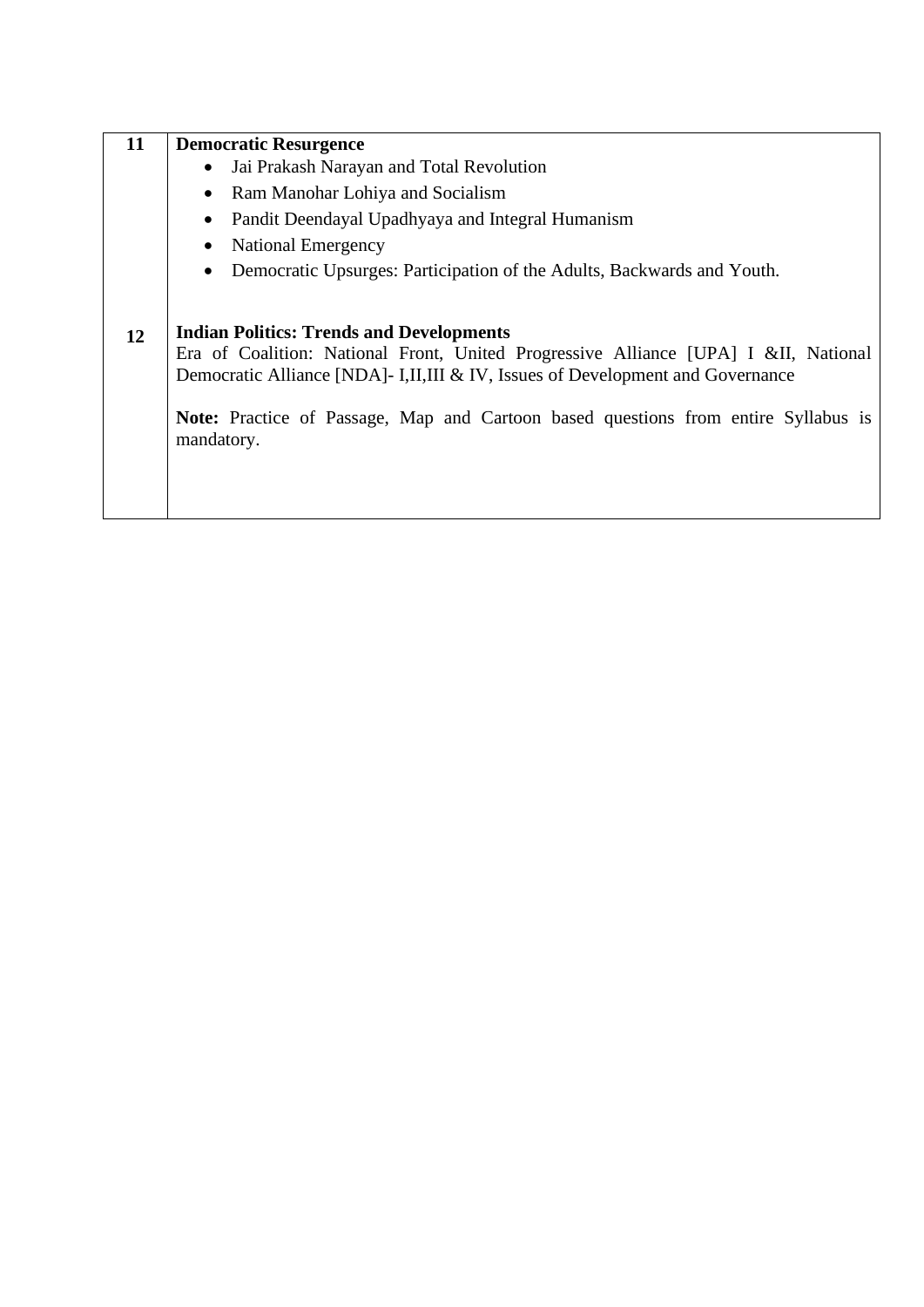# **POLITICAL SCIENCE (Code No. 028)**

# **Class XII (2020-21)**

**Time: 3hrs. Max. Marks: 80** 

### **Part A: Contemporary World Politics**

| <b>Units</b>   | <b>Contents</b>                              | <b>Periods</b> | <b>Marks</b> |
|----------------|----------------------------------------------|----------------|--------------|
|                | <b>Cold War Era and Non aligned Movement</b> | 18             | 6            |
| $\overline{2}$ | <b>The End of Bipolarity</b>                 | 18             | 8            |
| 3              | <b>New Centres of Power</b>                  | 16             | 8            |
|                | South Asia and the Contemporary World        | 16             | 6            |
| 5              | <b>United Nations and its Organizations</b>  | 12             | 6            |
| 6              | <b>Globalization</b>                         | 10             | 6            |
|                | Total                                        | 90             | 40           |

# **Part B: Politics in India Since Independence**

| <b>Units</b> | <b>Contents</b>                                 | <b>Periods</b> | <b>Marks</b> |
|--------------|-------------------------------------------------|----------------|--------------|
|              | <b>Challenges of Nation-Building</b>            | 20             | 08           |
| 8            | <b>Planned Development</b>                      | 04             | 04           |
| 9            | <b>India's Foreign Policy</b>                   | 05             | 04           |
| 10           | Parties and the Party Systems in India          | 15             | 08           |
| 11           | <b>Democratic Resurgence</b>                    | 15             | 08           |
| 12           | <b>Indian Politics: Trends and Developments</b> | 16             | 08           |
|              | Total                                           | 75             | 40           |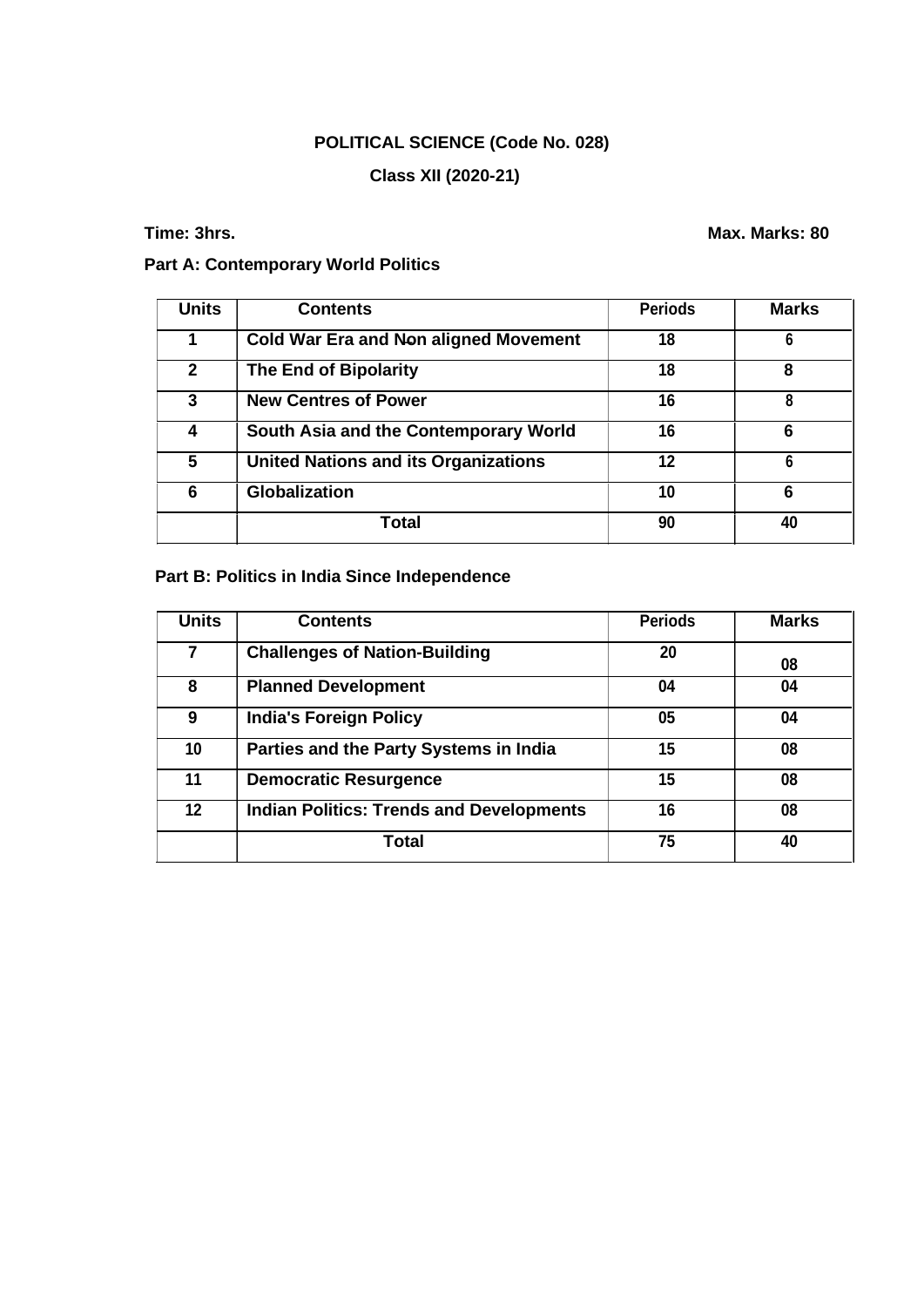### **Project Work: 20 Marks**

### Details of Project Work

- 1. The Project work will be implemented in class XII from the session ie 2019-20.
- 2. Out of 20 marks, 10 marks are to be allotted to viva voce and 10 marks for project work.
- 3. For class XII, the evaluation for 20 marks project work should be done jointly by the internal as well as the external examiner.
- 4.The project can be individual/pair/group of 4-5 each. The Project can be made on any of the topics given in the syllabus of a particular class.
- 5. The suggestive list of activities for project work is as follows:- Role Play, Skit, Presentation, Model, Field Survey, Mock Drills/Mock Event etc.
- 6.The teacher should give enough time for preparation of the Project Work. The topics for Project Work taken up by the student must be discussed by the teacher in classroom.